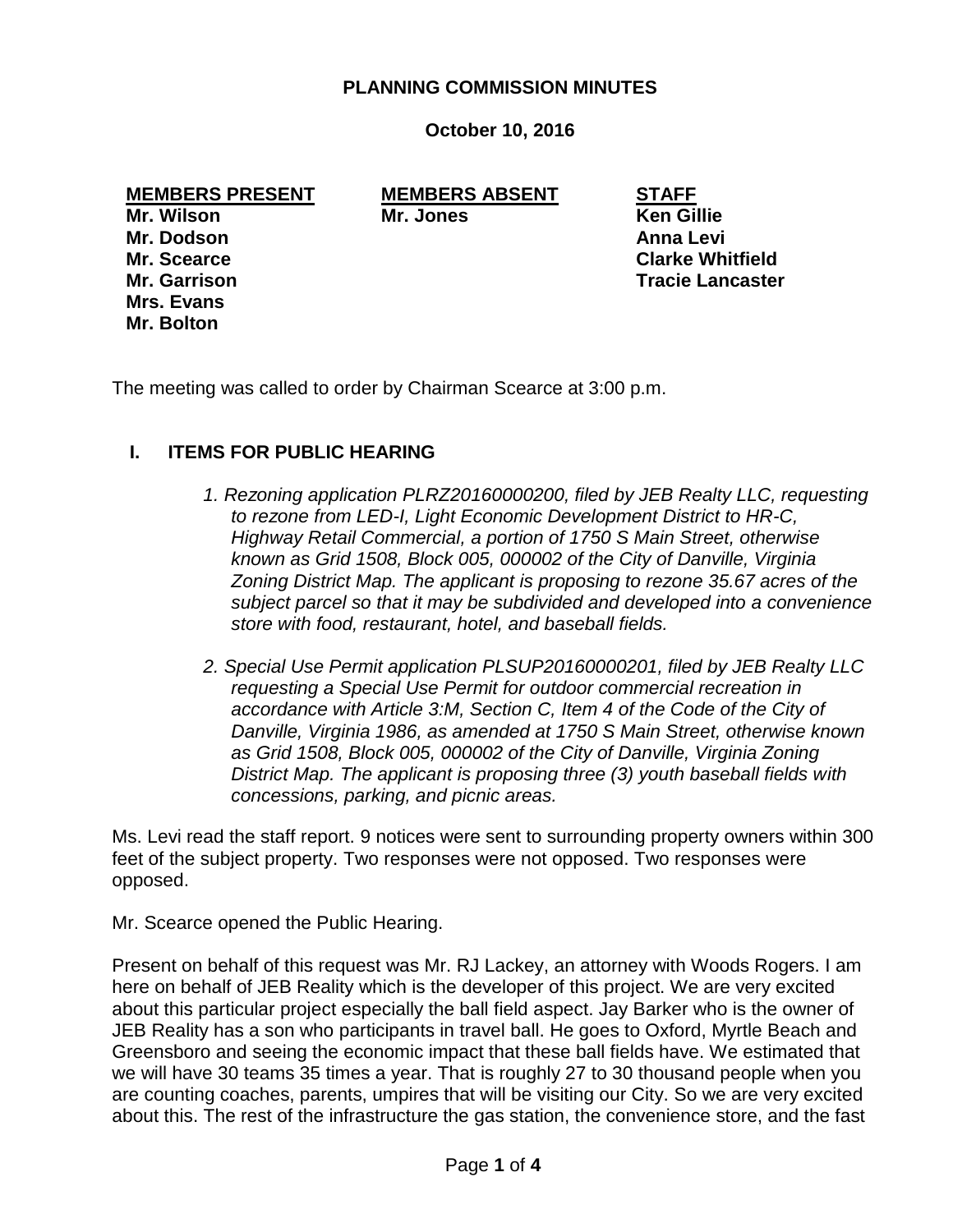food restaurant, hotel are designed to support that infrastructure and those ball fields. I am here to answer any questions that you may have.

Mr. Dodson stated the baseball fields will they be full size or high school age? Will they be little league size or will there be fields for different age groups?

Mr. Lackey stated they will be scalable but they will be able to handle full size high school teams.

Mr. Dodson stated is that who you anticipate coming in that particular age group? I know 10 and 12 year olds travel too.

Mr. Lackey stated that's it, it is a lot of different age groups. It won't just be high school age but we anticipate from relatively young 8, 9, 10 on up.

Mr. Dodson stated so it could be like a little league field.

Mr. Lackey stated yes sir.

Mrs. Evans stated why are you not proposing to change the designation for the other portion of the acre?

Mr. Lackey stated you are probably not familiar with that land but it drops off pretty significantly to a creek and then goes across to more dry ultimately we are not sure what we want to do with that property. Whether it is better being Light Industrial for Economic Development purposes warehouses that type of thing or it makes more sense to expand the recreation facilities. So we didn't see any need to go through that process for that acreage when we might turn around and say it doesn't work for soccer fields or field hockey fields. We would need to step back and come back in front of you. So if we do get to the point where the recreation is taking off then we would be back to rezone that.

Mr. Bolton stated have you seen the four conditions from staff?

Mr. Lackey stated I have. We have worked long and hard with Staff to come up with a plan that works for the developer and the City, so Yes Sir.

Mr. Wilson stated so is that a yes those conditions are acceptable?

Mr. Lackey stated yes Sir.

Mr. Wilson stated the hotel is that specifically designed to serve those ball fields and the events that would take place there or would this be like a general commercial hotel that anybody could stay at. Would it be inclusive in this venue?

Mr. Lackey stated no, it would be open to all. Obviously this property is on 29 so it is visible to all so it would be capture traffic going up and down 29 to Greensboro. It would not be exclusive to the ball fields. But we didn't think that economical it made sense to put one there at this time except for the recreational use; because that will drive a lot of families to spend the night there.

Mr. Scearce closed the Public Hearing.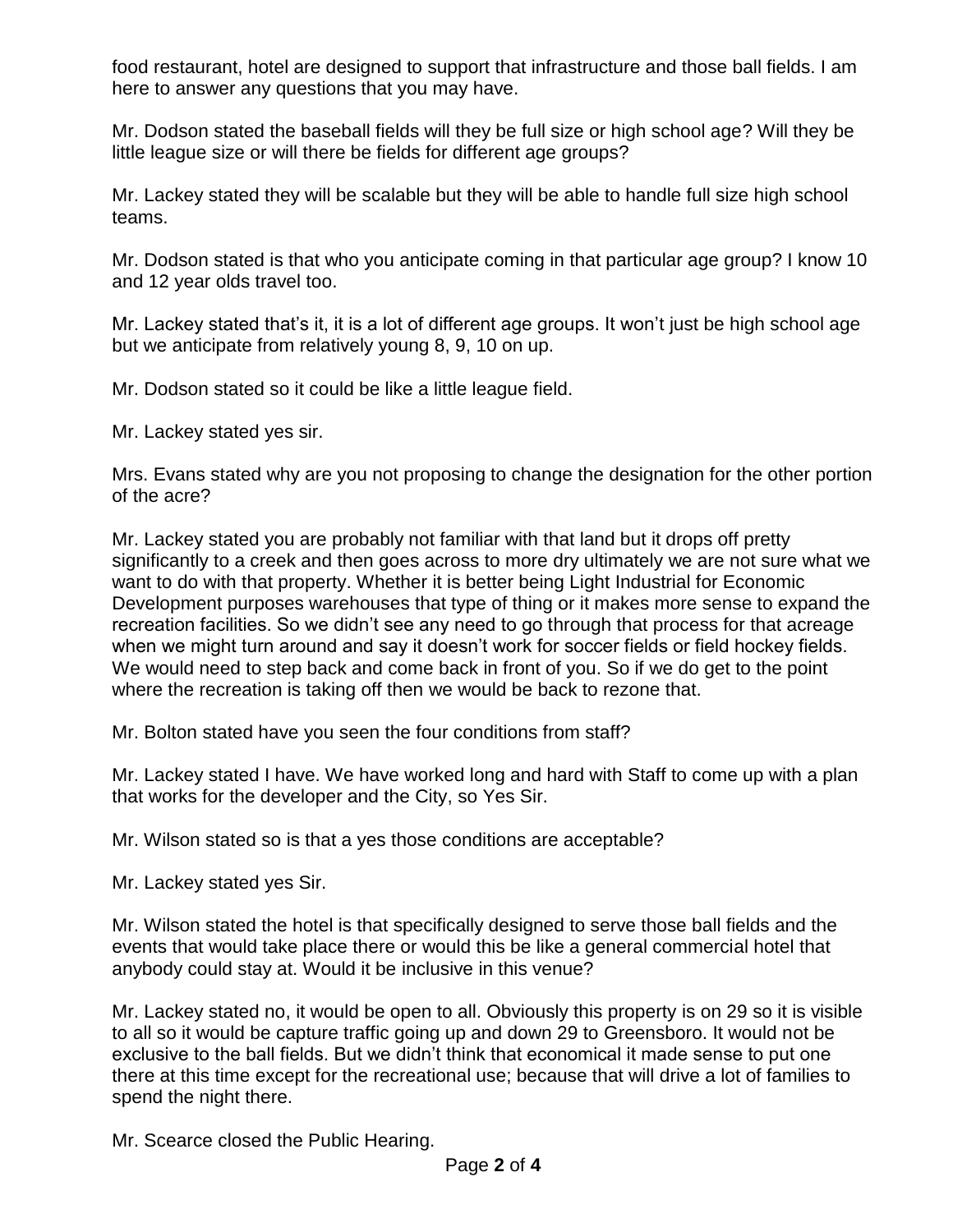Mr. Garrison stated it says conditional HRC will that conditional be taken off once these four things are met?

Mr. Gillie stated no the property will always have the conditional designation but as long as these are met that will allow the approval of it. It ties back to if anyone in the future looks back they will see that those were required and make sure they were met.

Mr. Bolton stated do we know exactly where the traffic light will be at? You mention a traffic light signal to allow access. Do we know exactly where?

Mr. Gillie stated the intersection where Goodyear comes out. There was a study done a few years ago and I don't believe I presented a copy in your packet. We are going to update that with the consultants and VDOT to go over revising that plan and it's just that they will agree to do whatever the impact of that is. It's anticipated being at Goodyear that's why the project that occurred further on South Main Street last time the neighbors had concerns with traffic this signal should help create that gap that should allow people to get in and out of that other street.

Mr. Wilson stated do you anticipate all of this infrastructure development that this intersection is going to continue to be developed? This isn't far from where the other hotel is that we talked about. It seems to me like we are running a lot of stuff out there. Do you anticipate that intersection to develop a lot more?

Mr. Gillie stated we feel that there should be some additional development in that area as well. Again, I'm limited because it is almost to the border of NC and my rules stop there. So there could be development that occurs in NC that's why the City is asking for that easement to extend the sewer to the border. We feel that area has potential on both sides of the bypass basically.

Mrs. Evans stated there were two opposed Anderson and Clarence I don't see them anywhere on the map.

Ms. Levi stated they are in North Carolina.

Mr. Gillie stated we notify all property owners within 300 feet but we don't have the ability to put them on the map because our map stops at that point.

Mrs. Evans stated okay. I was just confused.

**Mr. Wilson made a motion to approve** *PLRZ20160000200* **with the conditions per staff. Mr. Dodson seconded the motion. The motion was approved by a 6-0 vote.**

**Mr. Garrison made a motion to approve** *PLSUP20160000201* **with the conditions per staff. Mr. Bolton seconded the motion. The motion was approved by a 6-0 vote.**

# **II. ITEMS NOT FOR PUBLIC HEARING**

*Request a waiver in accordance with Article 8, Section B, Item 6(c) at 2014 Carter Street for an 6 space unpaved parking lot. For parking areas of six (6) spaces or*